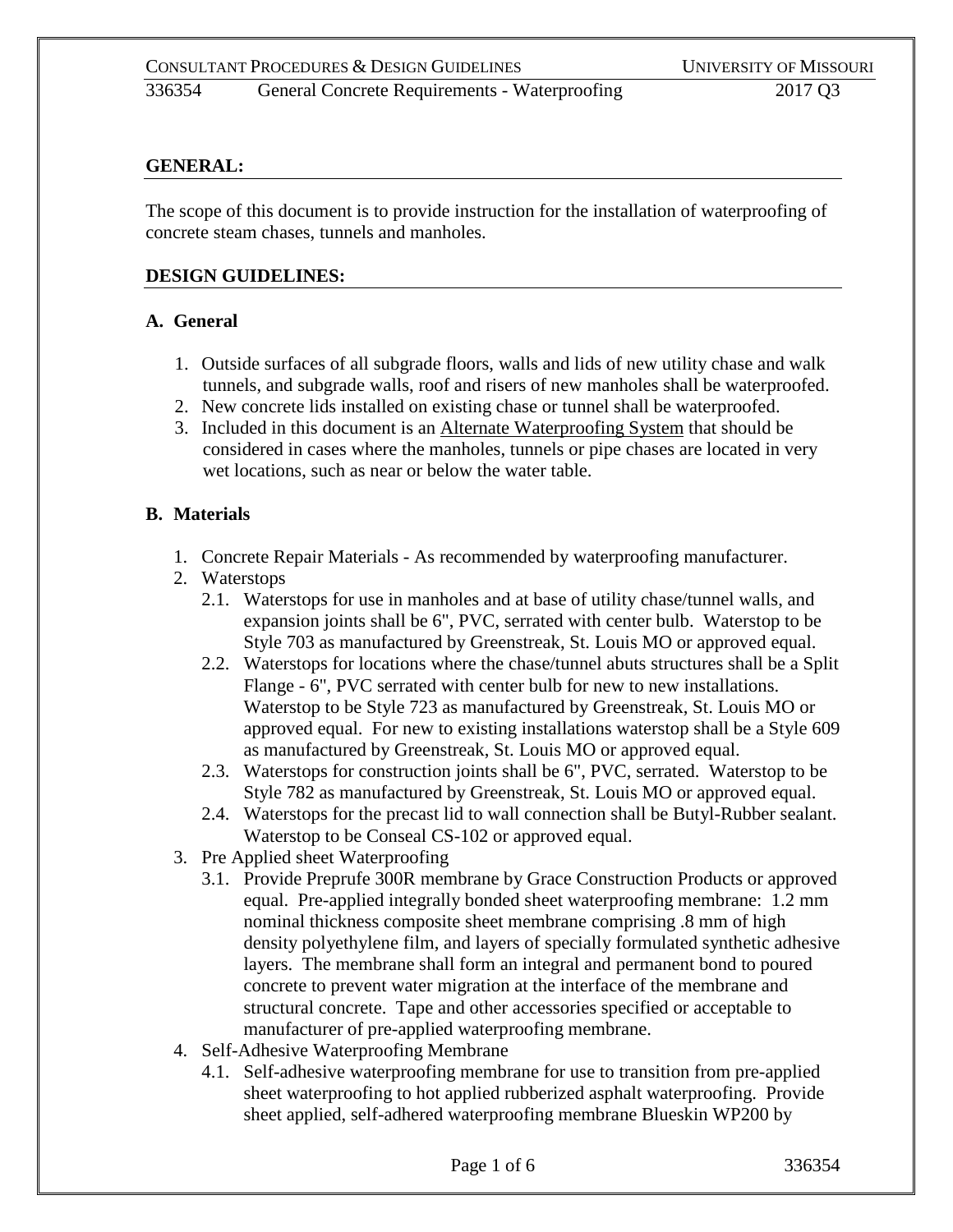## 336354 General Concrete Requirements - Waterproofing 2017 Q3

Henry Company or approved equal. Self-adhesive waterproofing membrane shall have the following physical properties:

- 4.1.1. Thickness: 1.5 mm (60 mils) min.
- 4.1.2. Flexibility: Pass @ -40 degrees C to ASTM D1970
- 4.1.3. Vapor permeance: 2.8 ng/Pa.s.m^2 (.05 perms) to ASTM E96,
- 4.1.4. Tensile strength (membrane): 2.24 MPa to ASTM D412,
- 4.1.5. Tensile strength (film): 34.5 MPa to ASTM D882,
- 4.1.6. Elongation: 300% to ASTM D412,
- 4.1.7. Puncture resistance: 222 N min. to ASTM E154.
- 5. Hot Applied Rubberized Asphalt Waterproofing
	- 5.1. Components and membrane materials must be obtained as a single source from the membrane manufacturer to ensure total system compatibility and integrity. Provide Henry Company 790-11 SBS modified hot applied rubberized asphalt or approved equal. Rubberized asphalt waterproofing shall have the following qualities:
		- 5.1.1. Solids Content: 100%;
		- 5.1.2. Low Temperature Flexibility and Adhesion: No cracking, delamination or loss of adhesion @ 13 degrees F in accordance with CGSB 37-GP-50-M89;
		- 5.1.3. Flow (1/8 inch film on 75% angle for 5 hours @ 140 degrees F): No flow in accordance with ASTM D1191;
		- 5.1.4. Cone Penetration: More than 10 @ 32 degrees F, less than 110 @ 77 degrees F, less than 200 @ 122 degrees F in accordance with ASTM D<sub>1191</sub>:
		- 5.1.5. Water Absorption: Gain of 0.09g in accordance with CGSB 37-GP-50- M89;
		- 5.1.6. Flash Point (Open Cup): 545 degrees F in accordance with ASTM D92;
		- 5.1.7. Water Vapor Permeance (3mm Film): 0.01 perms in accordance with ASTM E96 Procedure A and 0.02 perms in accordance with ASTM E96 Procedure E.
		- 5.1.8. Ratio of Toughness to Peak Load: 0.04 min. in accordance with CGSB 37-GP-50-M89.
		- 5.1.9. Toughness: 9.2J in accordance with CGSB 37-GP-50-M89.
		- 5.1.10. Crack Bridging Capability: No cracking, splitting or loss of adhesion in accordance with CGSB 37-GP-50-M89.
		- 5.1.11. Heat Stability (5 hours @ 390 degrees F): Meets flow, penetration and low temperature flexibility in accordance with CGSB 37-GP-50-M89.
- 6. Hot Rubberized Asphalt Primer
	- 6.1. Solvent based, synthetic rubber adhesive for hot applied rubberized asphalt membranes. Henry HE93018 polymer modified adhesive or approved equal.
- 7. Self adhered waterproofing primer
	- 7.1. Polymer emulsion based primer for self-adhesive membranes. Henry Aquatac primer or approved equal. Self-adhesive waterproofing primer shall have the following physical properties:
		- 7.1.1. Color: Aqua
		- 7.1.2. Solids by Volume: 53%
		- 7.1.3. Weight: 8.3 lbs/gal
		- 7.1.4. Application Temperature: 25F to 104F
		- 7.1.5. Maximum VOC: 100 g/L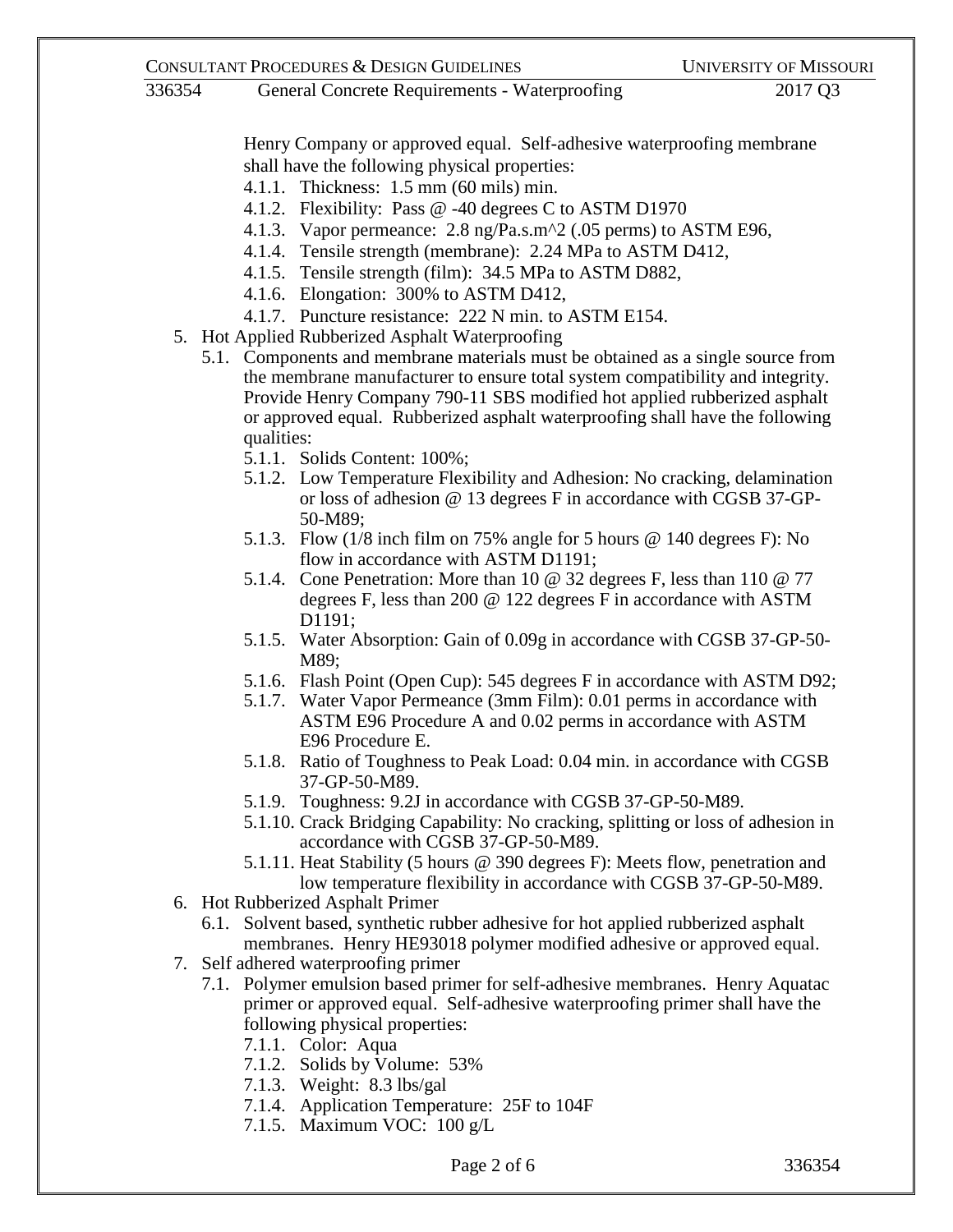# 336354 General Concrete Requirements - Waterproofing 2017 Q3

- 7.1.6. Service temperature -40F to 150F
- 8. Neoprene Flashing
	- 8.1. Neoprene flashing sheets is used with 790-11 hot rubberized asphalt membrane at expansion joints and exposed flashing details. Neoprene flashing shall be Henry HE850AA or approved equal and shall have the following physical properties:
		- 8.1.1. Brittleness Point: -40F
		- 8.1.2. Color: Black
		- 8.1.3. Elongation (Initial) ASTM D412 300%
		- 8.1.4. Tear Resistance (ASTM D624 Die C) 125 lbs/in min
		- 8.1.5. Tensile strength, membrane: (ASTM D412 Die C) 1800 psi min
		- 8.1.6. Thickness: 60 mils
- 9. Fabric Reinforcement
	- 9.1. Polyester fabric reinforcement sheet as supplied by Henry, an inorganic spun bonded polyester fabric sheet with sufficient porosity to allow good interplay bonding between layers of waterproofing membrane.
- 10. Precast Chase Lid to Cast-in-Place Chase Wall Interface Waterproofing
	- 10.1. Waterproofing shall be Con-Seal CS-102 Butyl Rubber Sealant or MU Engineer Approved Equal.
	- 10.2. One continuous strip centered on top of chase wall shall be installed per manufacturer's instructions.
- 11. Termination Sealant
	- 11.1. Joint sealant shall be Henry HE925 BES moisture cure sealant for construction joints.
- 12. Termination Bars
	- 12.1. Termination bars shall be continuous stainless steel,  $1/8$ " x 1" in size and shall be pre-drilled for non-corrosive screw attachment on a maximum of 8" centers.
- 13. Drainage Pipe
	- 13.1. 6", schedule 80, perforated PVC piping with filter sock.
- 14. Protection Sheet
	- 14.1. Provide Henry G100S/S Protection sheet or approved equal for top of steam chases, tunnels and manholes.
- 15. Drainage Board
	- 15.1. Provide Henry DB520 drainage board or approved equal. Drainage board shall have the following properties:
		- 15.1.1. Thickness: 7/16" thick
		- 15.1.2. Compressive strength: 15,000 lb/sq.ft.
		- 15.1.3. Flow rate: 150 gpm/sq.ft.
		- 15.1.4. Backing sheet: Polymeric backing film for contact with softer waterproofing membranes.
- 16. Cold Applied Waterproofing (used with MU permission, only in certain circumstances)
	- 16.1. Cold applied waterproofing to be used with MU permission only in certain circumstances such as space constraints and time delays not allowing hot applied product on "green" concrete. Cold applied waterproofing shall be Henry CM100 or engineer approved equal and shall have the following physical properties:

16.1.1. Conforms to ASTM C 836

- 16.1.2. Solvent content: 0%
- 16.1.3. Non Flammable, Flash point > 450 F,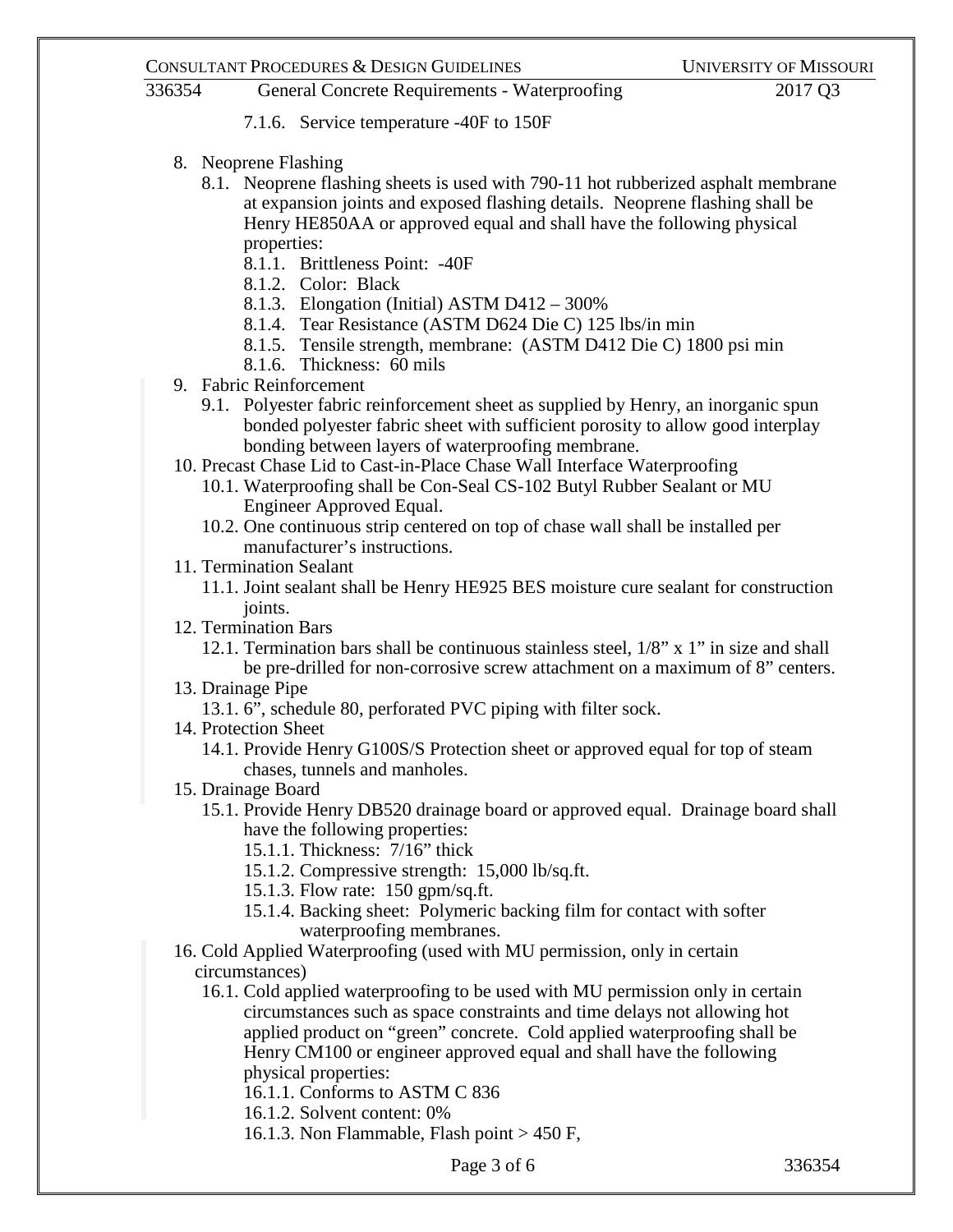### CONSULTANT PROCEDURES & DESIGN GUIDELINES UNIVERSITY OF MISSOURI

# 336354 General Concrete Requirements - Waterproofing 2017 Q3

- 16.1.4. Elongation: >500%
- 16.1.5. V.O.C. < 40 grams / Liter
- 16.1.6. Can be applied to "green" concrete.
- 17. Flashing and Crack Treatment Membrane (for cold applied applications)
	- 17.1. Flashing and crack treatment membrane shall be 990-25 Elastomeric flashing sheet as supplied by Henry, a butyl/EPDM type, elastomeric membrane having a thickness of 47 mils.

## **C. Installation**

- 1. Delivery, Storage, and Handling
	- 1.1. Deliver materials and products in labeled packages. Store and handle in strict compliance with manufacturer's instructions, recommendations and material safety data sheets. Protect from damage from sunlight, weather, excessive temperatures and construction operations. Remove damaged material from the site and dispose of in accordance with applicable regulations.
	- 1.2. Protect primer, mastic and adhesive from moisture and potential sources of ignition.
	- 1.3. Store protection board flat and off the ground. Provide cover on top and all sides.
	- 1.4. Sequence deliveries to avoid delays and minimize on-site storage.
- 2. Typical waterproofing installation includes concrete repairs, joint caulking, waterstops, preapplied sheet waterproofing, hot applied waterproofing and protection board. Refer to manufacturer's literature for instructions on installation.
- 3. Primer Apply primer as recommended by manufacturer and allow to dry prior to the application of the primary waterproofing membrane or membrane flashings.
- 4. Joint and Crack Treatment
	- 4.1. Joint sealers are required to establish and maintain airtight and waterproof continuous seals on a permanent basis, within recognized limitations of wear and aging.
	- 4.2. Joint Preparation
		- 4.2.1. Clean joint surfaces immediately before installation of sealants. Remove dirt, insecure coatings, moisture, oil, form release agents and other substances which could interfere with seal of sealant.
	- 4.3. Joint Size
		- 4.3.1. In general, depth shall not exceed one-half of the width or be less than 1/4".
		- 4.3.2. For joints in concrete depth can be equal to the width in joints up to  $1/2$ " wide. Joints  $1/2$ " to 1" wide shall have a depth of  $1/2$ ".
		- 4.3.3. When joint depth exceeds the above ratios, fill with back-up material to provide the proper depth when measured from the joint face.
	- 4.4. Application
		- 4.4.1. Employ only proven installation techniques, which will ensure that sealants are deposited in uniform, continuous ribbons without gaps or air pockets, with complete "wetting" of joint bond surfaces equally on opposite sides. Except as otherwise indicated, fill sealant rabbets to a slightly concave surface, slightly below adjoining surfaces. Where horizontal joints are between a horizontal surface and vertical surface, fill joint to form a slight cove, so that joint will not trap moisture and dirt.
		- 4.4.2. Install back-up material or joint filler to provide sealant depth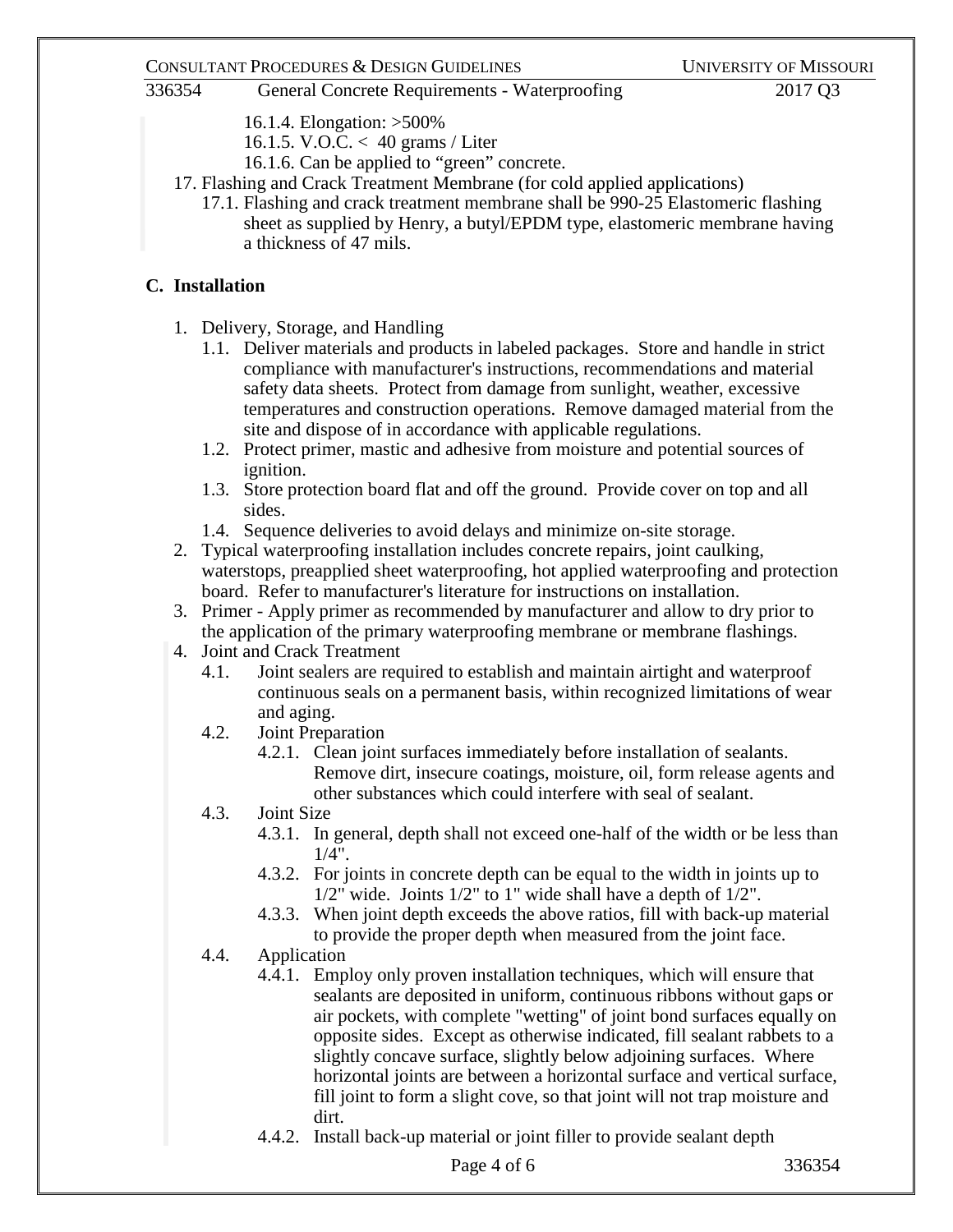| 336354 |                                                    | <b>General Concrete Requirements - Waterproofing</b>                                                                                                                                                                                                                                                                                                                                                                                                                                                                                                                                                                                                                                                                                                                                                                                                                                                                                                                                                                                                                                                                                                                                                                                                                                                                           | 2017 Q3 |
|--------|----------------------------------------------------|--------------------------------------------------------------------------------------------------------------------------------------------------------------------------------------------------------------------------------------------------------------------------------------------------------------------------------------------------------------------------------------------------------------------------------------------------------------------------------------------------------------------------------------------------------------------------------------------------------------------------------------------------------------------------------------------------------------------------------------------------------------------------------------------------------------------------------------------------------------------------------------------------------------------------------------------------------------------------------------------------------------------------------------------------------------------------------------------------------------------------------------------------------------------------------------------------------------------------------------------------------------------------------------------------------------------------------|---------|
|        | 4.7.                                               | required for a proper joint. Back-up material shall be of suitable size<br>and shape so that it will fit into joint when compressed 25% to 50%.<br>Sealants shall not be applied without back-up material and, if<br>necessary, bond breaker strip. When installing back-up rod stock, roll<br>the material into the joint to avoid stretching twisting or braiding.<br>Do not seal during damp or inclement weather, or when the ambient<br>4.4.3.<br>or surface temperature is below 40oF or higher than temperatures as<br>recommended by sealant manufacturer.<br>4.4.4. Do not allow sealants to overflow from confines of joints, or to spill<br>onto adjoining work, or to migrate into voids of exposed finishes.<br>Clean adjoining surfaces by whatever means may be necessary to<br>eliminate evidence of spillage.<br>4.5. Fill cracks with joint sealant per waterproofing material construction standards.<br>4.6. Seal cracks and joints 1/16 inch to 1/8 inch in width with a 12 inch wide, 1/8<br>inch thick coat of hot rubberized asphalt membrane and a 6 inch wide strip of<br>fabric reinforcement, centered over joint.<br>Seal cracks and joints $1/8$ inch to $\frac{1}{2}$ inch in width with a 12 inch wide, $1/8$<br>inch thick coat of hot rubberized asphalt membrane and a 6 inch wide strip of |         |
|        |                                                    | neoprene flashing centered over joint.                                                                                                                                                                                                                                                                                                                                                                                                                                                                                                                                                                                                                                                                                                                                                                                                                                                                                                                                                                                                                                                                                                                                                                                                                                                                                         |         |
|        |                                                    | 5. Application of Hot Rubberized Asphalt Membrane                                                                                                                                                                                                                                                                                                                                                                                                                                                                                                                                                                                                                                                                                                                                                                                                                                                                                                                                                                                                                                                                                                                                                                                                                                                                              |         |
|        |                                                    | 5.1. Ensure concrete is ready to receive hot applied rubberized asphalt membrane.                                                                                                                                                                                                                                                                                                                                                                                                                                                                                                                                                                                                                                                                                                                                                                                                                                                                                                                                                                                                                                                                                                                                                                                                                                              |         |
|        |                                                    | 5.2. Apply membrane smooth, free from air pockets, wrinkles or tears and to                                                                                                                                                                                                                                                                                                                                                                                                                                                                                                                                                                                                                                                                                                                                                                                                                                                                                                                                                                                                                                                                                                                                                                                                                                                    |         |
|        | 5.3.                                               | manufacturer's instructions. Ensure full bond of membrane to substrate<br>Apply first layer of hot rubberized asphalt membrane evenly to a minimum<br>thickness of 90 mils to form a continuous monolithic coating over horizontal<br>and vertical surfaces including previously reinforced areas.                                                                                                                                                                                                                                                                                                                                                                                                                                                                                                                                                                                                                                                                                                                                                                                                                                                                                                                                                                                                                             |         |
|        | 5.4.                                               | Apply fabric reinforcing sheet and firmly press into first layer of hot<br>membrane. Overlap fabric approximately $\frac{1}{4}$ inch ensuring that a layer of<br>membrane is present between overlaps. Apply second layer of membrane over<br>the fabric to a minimum thickness of 1/8 inches providing a total thickness of<br>215 mils.                                                                                                                                                                                                                                                                                                                                                                                                                                                                                                                                                                                                                                                                                                                                                                                                                                                                                                                                                                                      |         |
| 6.     | Installation of Protection Course/Separation Sheet |                                                                                                                                                                                                                                                                                                                                                                                                                                                                                                                                                                                                                                                                                                                                                                                                                                                                                                                                                                                                                                                                                                                                                                                                                                                                                                                                |         |
|        |                                                    | 6.1. Protection shall be rolled onto hot applied rubberized asphalt membrane while<br>still warm and tacky.                                                                                                                                                                                                                                                                                                                                                                                                                                                                                                                                                                                                                                                                                                                                                                                                                                                                                                                                                                                                                                                                                                                                                                                                                    |         |
|        |                                                    | 6.2. Lap protection course 2 inches on side laps and 6 inches on end laps.                                                                                                                                                                                                                                                                                                                                                                                                                                                                                                                                                                                                                                                                                                                                                                                                                                                                                                                                                                                                                                                                                                                                                                                                                                                     |         |
|        |                                                    | 6.3. Starting at the low points or drains lay the protection course membrane in full<br>continuous sheets in a shingle pattern. Stager all end laps.                                                                                                                                                                                                                                                                                                                                                                                                                                                                                                                                                                                                                                                                                                                                                                                                                                                                                                                                                                                                                                                                                                                                                                           |         |
|        | 7. Cast-in-place Concrete Substrates               |                                                                                                                                                                                                                                                                                                                                                                                                                                                                                                                                                                                                                                                                                                                                                                                                                                                                                                                                                                                                                                                                                                                                                                                                                                                                                                                                |         |
|        |                                                    | 7.1. Do not proceed with installation until concrete has properly cured and dried. If<br>recommended by the manufacturer, special primers may be used to allow<br>priming and installation of hot applied waterproofing sooner than 7 days.<br>Priming may begin as soon as the concrete will maintain structural integrity.                                                                                                                                                                                                                                                                                                                                                                                                                                                                                                                                                                                                                                                                                                                                                                                                                                                                                                                                                                                                   |         |
|        |                                                    | 7.2. Fill form tie rod holes with concrete and finish flush with surrounding surface.<br>7.3. Repair bugholes over 13 mm (0.5 in.) in length and 6 mm (0.25 in.) deep and                                                                                                                                                                                                                                                                                                                                                                                                                                                                                                                                                                                                                                                                                                                                                                                                                                                                                                                                                                                                                                                                                                                                                      |         |
|        |                                                    | finish flush with surrounding surface.                                                                                                                                                                                                                                                                                                                                                                                                                                                                                                                                                                                                                                                                                                                                                                                                                                                                                                                                                                                                                                                                                                                                                                                                                                                                                         |         |
|        |                                                    | 7.4. Remove scaling to sound, unaffected concrete and repair exposed area.                                                                                                                                                                                                                                                                                                                                                                                                                                                                                                                                                                                                                                                                                                                                                                                                                                                                                                                                                                                                                                                                                                                                                                                                                                                     |         |
|        |                                                    | 7.5. Grind irregular construction joint to suitable flush surface.                                                                                                                                                                                                                                                                                                                                                                                                                                                                                                                                                                                                                                                                                                                                                                                                                                                                                                                                                                                                                                                                                                                                                                                                                                                             |         |
|        |                                                    | 76 Treat joints and install flashing as recommended by waterproofing                                                                                                                                                                                                                                                                                                                                                                                                                                                                                                                                                                                                                                                                                                                                                                                                                                                                                                                                                                                                                                                                                                                                                                                                                                                           |         |

7.6. Treat joints and install flashing as recommended by waterproofing manufacturer.